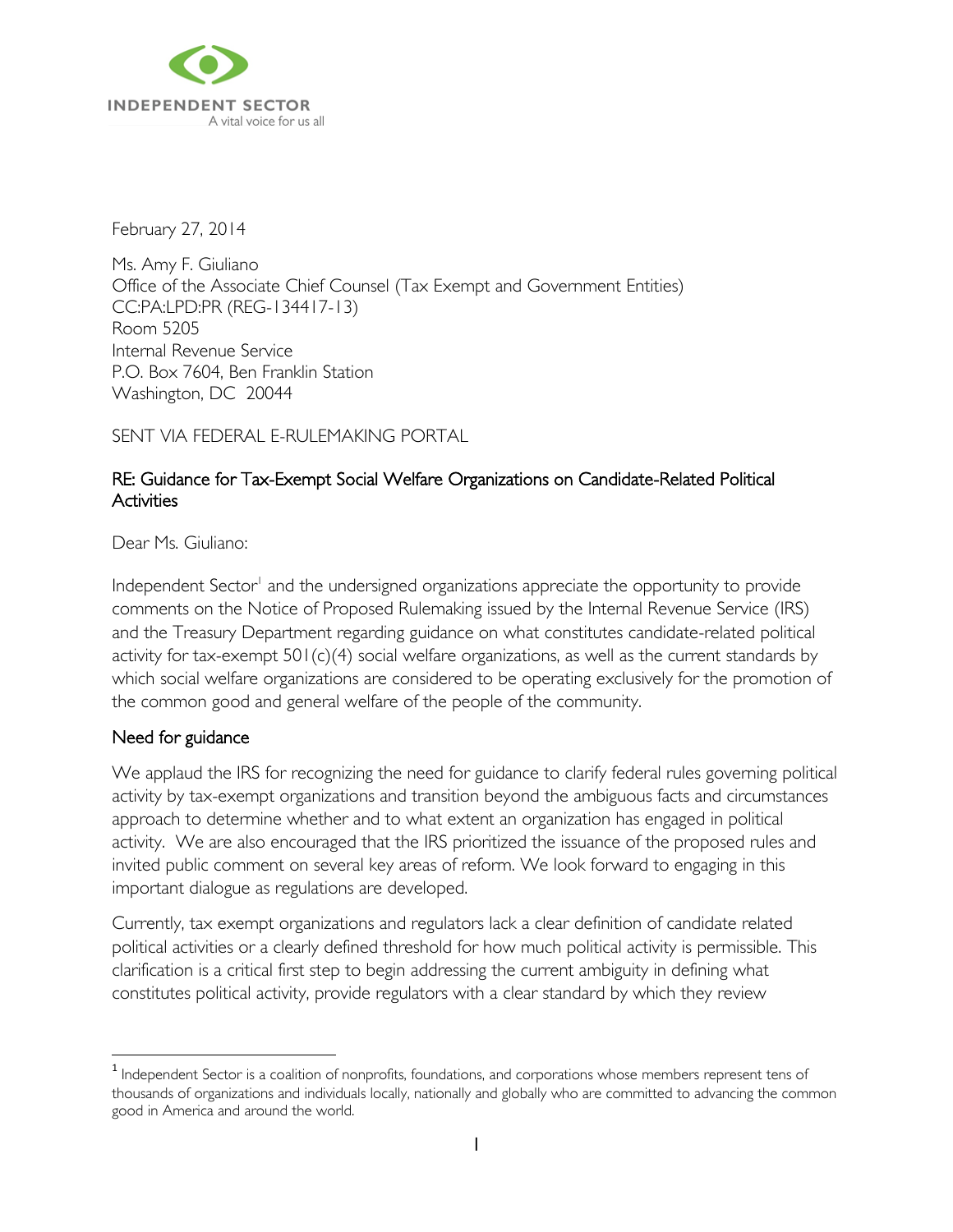applications for tax exempt status, and ensure transparency and even application of regulations for tax exempt organizations.

We looked forward to the release of such guidance to provide much needed clarity for taxexempt organizations to faithfully comply with regulations without fear of penalties and sanctions, while continuing to engage in the vital, nonpartisan advocacy efforts that benefit and sustain the communities they serve.

# Concerns with proposed guidance

Unfortunately, the proposed guidance fails to provide the necessary clarity for organizations engaging in candidate-related political activities and threatens to undermine the key role that charitable and social welfare organizations play in civic engagement work and public policy debates.

# *Nonpartisan voter engagement and candidate forums*

The proposed guidance includes an overly broad definition of candidate-related political activities that conflates partisan and nonpartisan activities. For the first time, nonpartisan voter registration efforts, get-out-the vote campaigns, voter guides, and nonpartisan candidate forums undertaken by 501(c)(4) social welfare organizations to encourage civic participation and educate the general public would be considered political.

Social welfare organizations would now be subject to limits on the amount of nonpartisan civic engagement activities they could pursue. This undermines one of the key ways these organizations advance their missions: helping the American public understand major issues in elections and encouraging them to register and cast their votes. This change would send a message to organizations and their donors that even longstanding and widely acceptable nonpartisan activities that encourage civic participation would no longer be considered to promote the common good and general welfare of our nation.

Many communities rely on the nonpartisan resources provided by tax-exempt organizations to assist in voter registration and increasing turnout in elections, understand the electoral process and the mechanics of voting, as well as inform the general public about policy issues and positions of candidates. In 2012, only 59 percent of all eligible voters participated in the general election. A recent study by Nonprofit VOTE determined that nonpartisan voter engagement activities provided by nonprofit organizations increased participation across all registered voters, with the biggest impact on turnout among least-likely voters. $^2$  Reclassifying as political and limiting these activities could set a dangerous precedent for stifling important and irreplaceable civic engagement work by the tax-exempt sector.

Defining nonpartisan voter engagement activities as political for 501(c)(4) organizations is akin to imposing it on charities. Given the express prohibition for  $501(c)(3)$  charitable organizations to engage in candidate-related political activity, risk-averse charities and their funders may be hesitant to engage in civic engagement activities defined as political in Section 501(c)(4) in order to avoid

 $\overline{\phantom{a}}$ <sup>2</sup> "Can Nonprofits Increase Voting among their Clients, Constituents, and Staff: An evaluation of the track the vote program." Nonprofit Vote. 2013. [http://www.nonprofitvote.org/documents/2013/08/can-nonprofits-increase-voting](http://www.nonprofitvote.org/documents/2013/08/can-nonprofits-increase-voting-executive-summary.pdf)[executive-summary.pdf](http://www.nonprofitvote.org/documents/2013/08/can-nonprofits-increase-voting-executive-summary.pdf)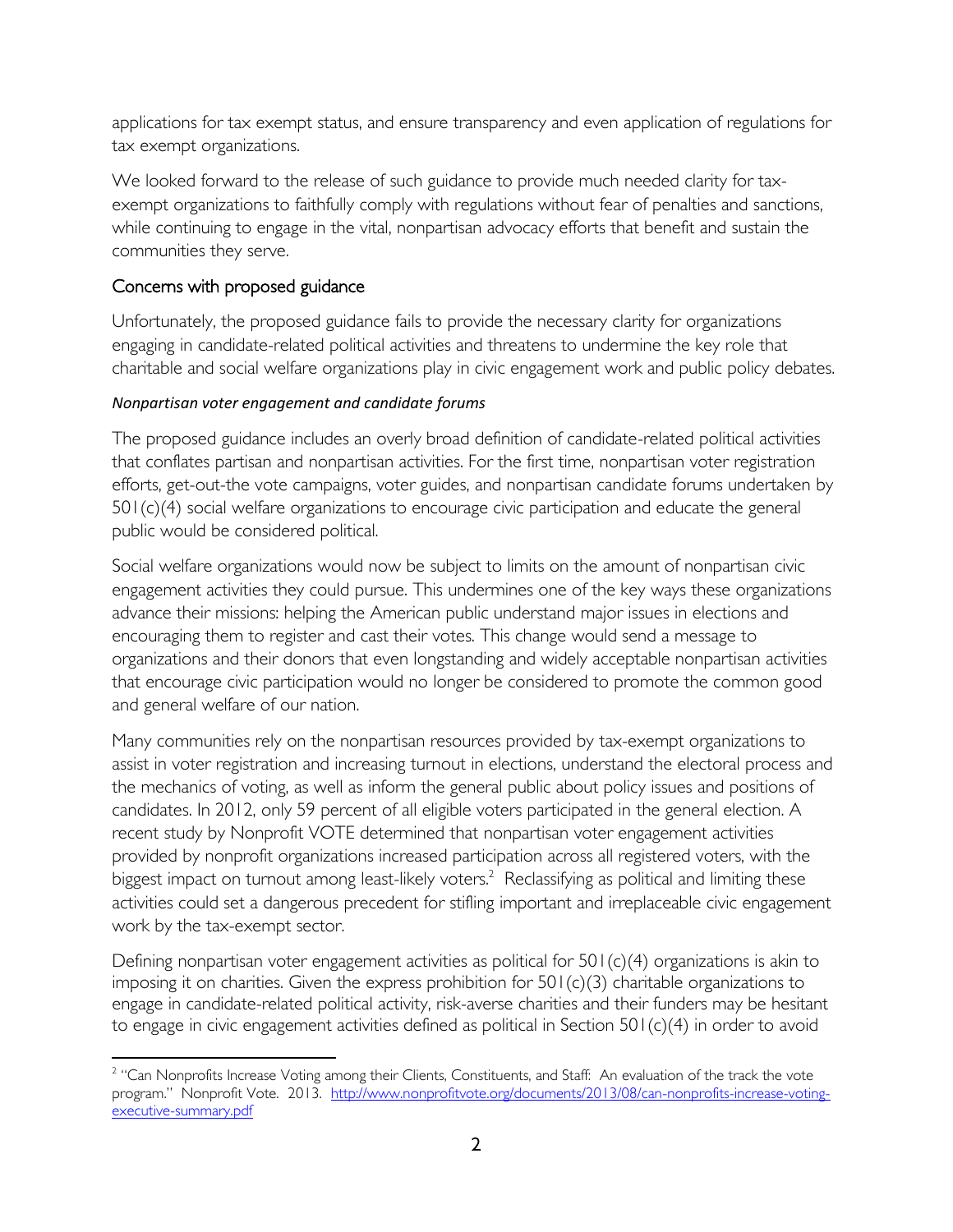association with activities that the IRS views as political. The reclassification also sidesteps existing legislation such as the Motor Voter Act, where lawmakers spelled out the key role nonprofits play in registering citizens to vote via nonpartisan means and enabling qualified voters to cast ballots on Election Day.

Similarly, nonpartisan candidate forums would now be defined as political under the proposed guidance, thereby subjecting another traditionally nonpartisan activity to the limits for engaging in permissible candidate-related political activities by 501(c)(4) organizations. This new classification would include candidate forums and debates conducted within a 30 or 60-day blackout period, even under well-known guidelines requiring a nonpartisan approach, such as inviting all candidates to be heard. This new definition would deprive the public of an opportunity to be educated about candidate positions and what they stand for, undermining a significant opportunity to facilitate an informed and engaged electorate in our democracy.

Federal guidance defining the scope of what it means to promote the common good versus engaging in political activity should recognize, if not support, the critical importance of nonpartisan voter engagement efforts that encourage the citizenry to fulfill their civic responsibilities. Our laws have long permitted tax-exempt organizations to encourage voter registration, urge eligible citizens to vote, and provide nonpartisan resources to assist the public in making informed judgments about candidates and their views. Our laws and regulations should facilitate more civic engagement, not less.

#### *Blackout periods*

Under the proposed guidance, any "public communication" that clearly identifies a candidate, or any forum where candidates appear within 30 days of a primary and 60 days of a general election, would now be defined as candidate-related political activity. This would create significant barriers for 501(c)(4) organizations to fulfill their missions and serve their communities by reducing access to elected officials and their views, while placing strict limits on issue advocacy in the days and weeks ahead of an election.

Incumbents whose work impacts the programs and services of a tax-exempt organization would become "untouchable" during the 30 day and 60 day blackout period. Any engagement of an incumbent by a 501(c)(4) organization, including events during the blackout periods, would be curbed. This would extend even to the organization simply acknowledging the incumbent's role in policy issues or proposals. This forced separation of nonprofit organizations from key decision makers in our democracy would stifle informed decision-making and strain the crucial relationship between civil society and elected officials.

Any effort to influence legislation during the blackout periods that refers to an elected official who is running for re-election would now be considered political activity. This would blur the lines between what constitutes political activity and lobbying, which 501(c)(4) organizations are currently permitted to engage in without limitation. It also seeks to undermine longstanding advocacy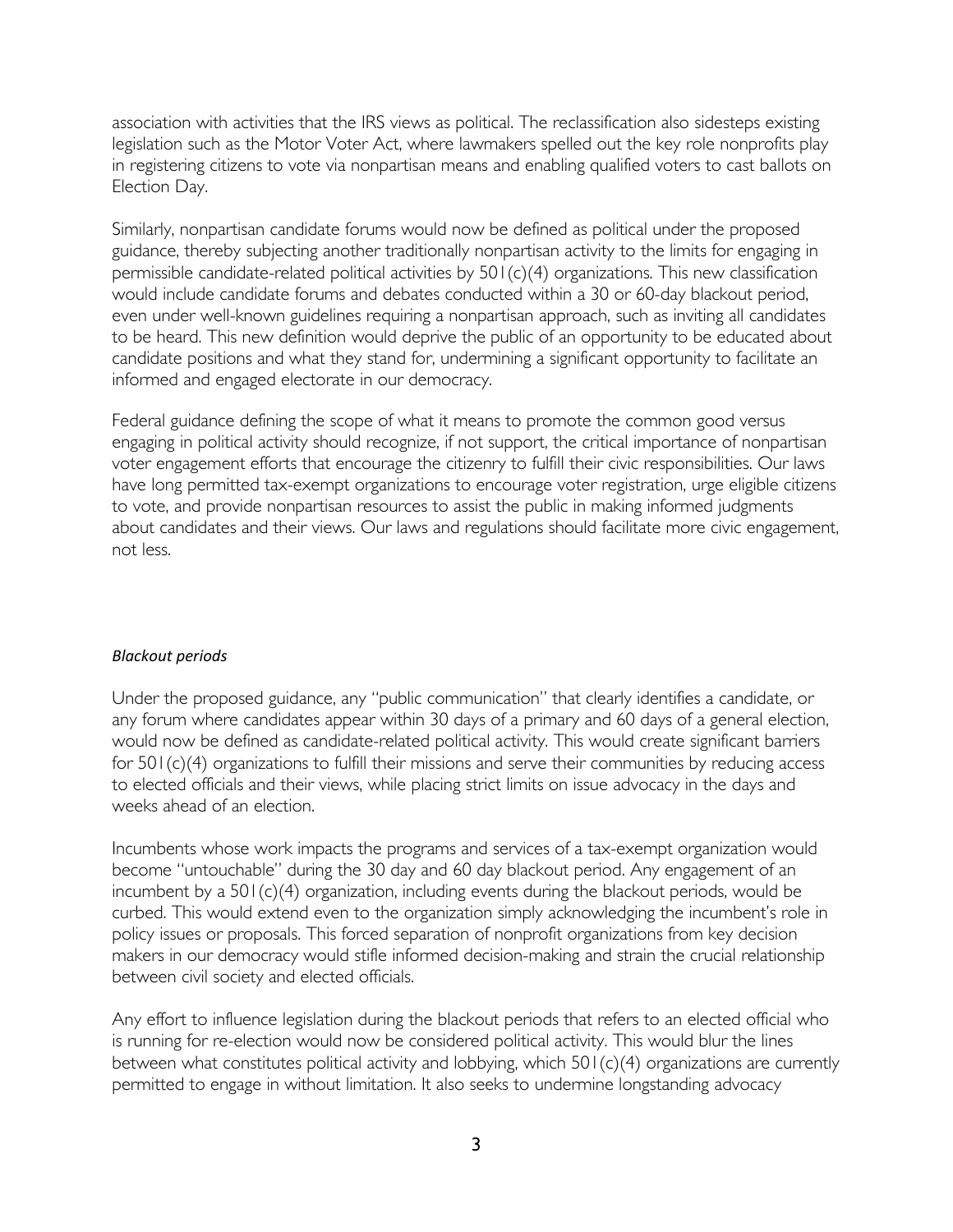campaigns by  $501(c)(4)$  organizations that may – by no fault of their own – require action within 30 days of a primary or 60 days of a general election.

Historically, lawmakers have shaped major legislation in close proximity to elections. For example, the law banning assault weapons expired within 60 days before the 2004 general election, and the \$700 billion "TARP" bank bailout bill was passed in October before the 2008 election. Much of this nonpartisan issue advocacy would be reclassified as political activity, potentially limiting the voice of those organizations in important public policy debates. The guidance would also open the door for elected officials to bypass the objections of opposing voices and pass controversial legislation within the 30 or 60 day blackout period.

The classification as political activity of public communications clearly identifying a candidate within 30 days of a primary and 60 days of a general election would extend to many critical communication methods employed by 501(c)(4) organizations, including newsletters, email alerts, social media, and websites. Even further, these same communications would be deemed political within 60 days of a general election with the mere mention of a political party. Organizations would presumably have to erase content mentioning candidates or parties during the blackout period or else risk classifying those communications as political activity and potentially exceeding their limit. This requirement would place an undue burden on organizations with extensive digital archives and links mentioning public officials, which would necessitate vigilant monitoring, removal, and republishing of content throughout the election cycle.

## Missing elements from proposed guidance

Despite reclassifying additional activities as political and broadening the scope of candidate-related political activities, the proposed guidance misses the mark by failing to provide clarity around how much political activity is permissible. Without establishing a clear dollar or percentage limit for the amount of political activity 501(c)(4) social welfare organizations may engage in, enforcement of the rules will remain subjective and require evaluations to be handled on a case-by-case basis. This will simply perpetuate the existing uncertainty on the part of organizations engaging in political activity.

Additionally, by failing to create a uniform definition of candidate-related political activities for all tax-exempt organizations, the proposed guidance may cause unintended consequences for 501(c)(3) charitable organizations, the largest segment of the nonprofit sector. While 501(c)(3) charities are already – appropriately – prohibited from engaging in political activity, they are permitted to engage in many nonpartisan civic engagement activities that would now be redefined by the IRS as political activities by 501(c)(4) organizations. Risk-averse charities and their funders may become hesitant to engage in activities the IRS has defined as political, even if the definition does not explicitly extend to them.

The proposed guidance redefines candidate-related political activity only for 501(c)(4) organizations, which fails to address any of the underlying problems across the full spectrum of taxexempt organizations. If faced with new restrictions on the timing and types of political activities subject to limits for 501(c)(4) organizations, donors can merely shift their contributions to support these identical activities conducted by other tax-exempt organizations where the rules would not apply – such as  $501(c)(6)$  trade associations. Indeed, some have already begun employing this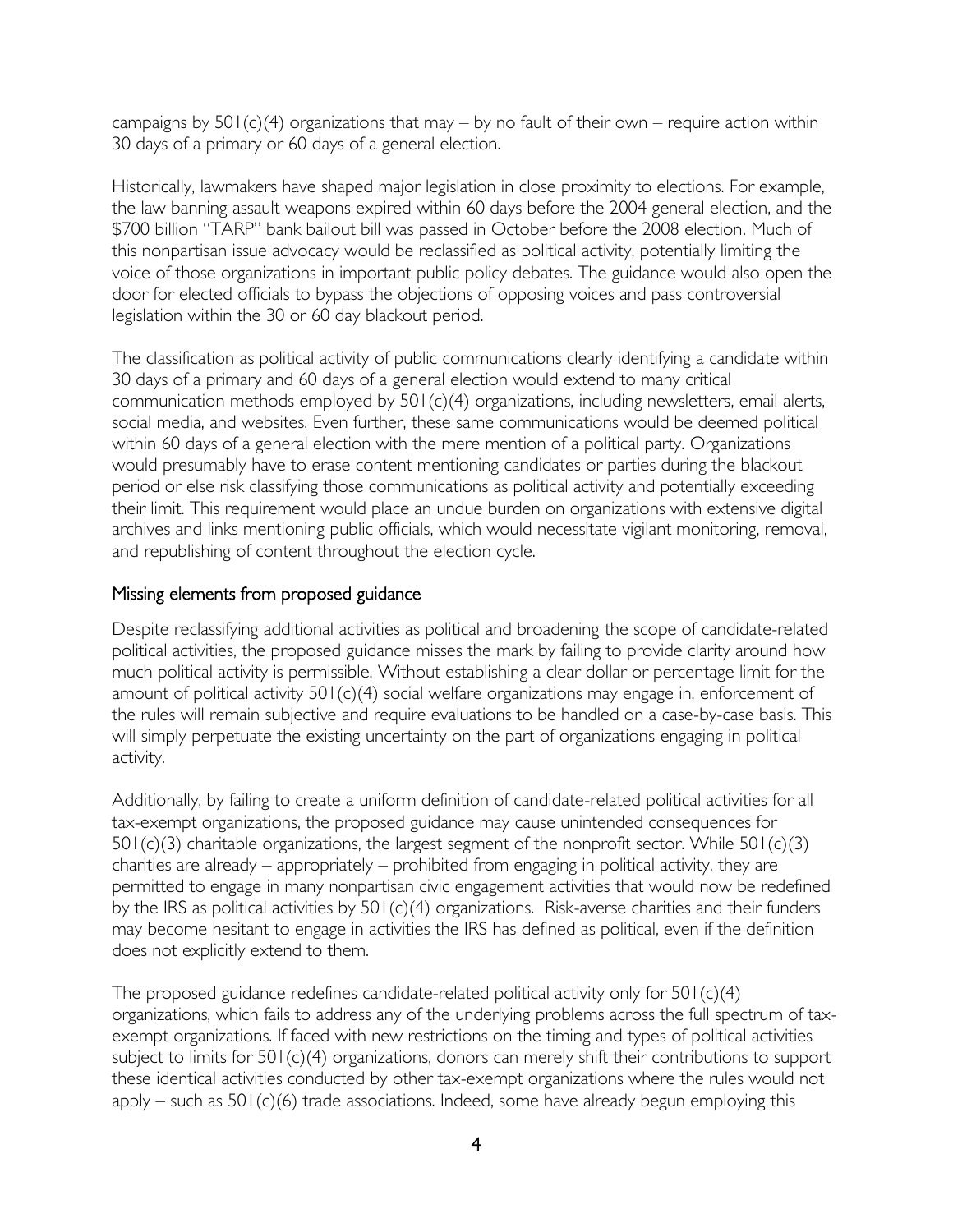strategy. Just as troubling, despite the express prohibition on charities from engaging in political activity, under the new guidance social welfare organizations could establish new charity arms and shift the newly-classified political activities to an affiliated charity. Perversely, donors would get the added benefit of a tax deduction for funding the very activities the IRS is seeking to restrict.

In addition, the lack of a clearly defined limit for permissible candidate-related political activities and retaining conflicting definitions for other tax-exempt entities makes it extremely difficult for both the IRS and the tax-exempt sector to effectively evaluate the potential impact of each element of the proposed guidance. Additional clarity about expectations and requirements will serve to increase compliance among all types of 501(c) organizations attempting in good faith to comply with the laws and regulations, and reduce the opportunity for abuses by those who seek to circumvent them.

## Recommendations

The proposed guidance for 501(c)(4) social welfare organizations on candidate-related political activities, while a welcome first step, should be substantially reworked to address the concerns outlined above.

Specifically, we urge the IRS in its subsequent proposed guidance to:

- Revise the definition of candidate-related political activities to avoid infringement on nonpartisan civic engagement work, voter registration activities, and candidate forums traditionally undertaken by tax-exempt organizations and avoid excessively restrictive blackout periods prior to elections that may undermine long-standing, nonpartisan issue advocacy;
- Create a universal definition of political activity across all 501(c) organizations in order to provide clarity and consistency for the consideration of tax-exempt status applications and to prevent the shifting of political activity to tax-exempt organizations not covered under the current proposed guidance; and
- Establish a clear limit of the amount of permissible political activity, defined either by a clear percentage or dollar amount indexed for inflation.

We believe that IRS proposed guidance would be best served by rejecting a subjective facts and circumstances test in favor of a bright-line definition of political intervention that applies to all relevant 501(c) organizations, which the current guidance fails to provide. Independent Sector endorses the Bright Lines Project<sup>3</sup>, whose recommendations should be incorporated into any future IRS proposed guidance in this area. These recommendations outline a uniform set of rules that would apply across all tax-exempt categories, provide predictability and clarity for what constitutes political activity, and protect free speech and encourage civic engagement while preventing many prevalent abuses of the system.

A multitude of factors contribute to the current ambiguity and uncertainty on the part of exempt organizations, the lack of enforcement of the existing rules governing political activity, and the

 $\overline{a}$ <sup>3</sup> "The Bright Lines Project: Clarifying IRS Rules for Political Intervention." Bright Lines Project. December, 2013. [http://www.citizen.org/documents/bright-lines-project-december-2013-summary.pdf.](http://www.citizen.org/documents/bright-lines-project-december-2013-summary.pdf)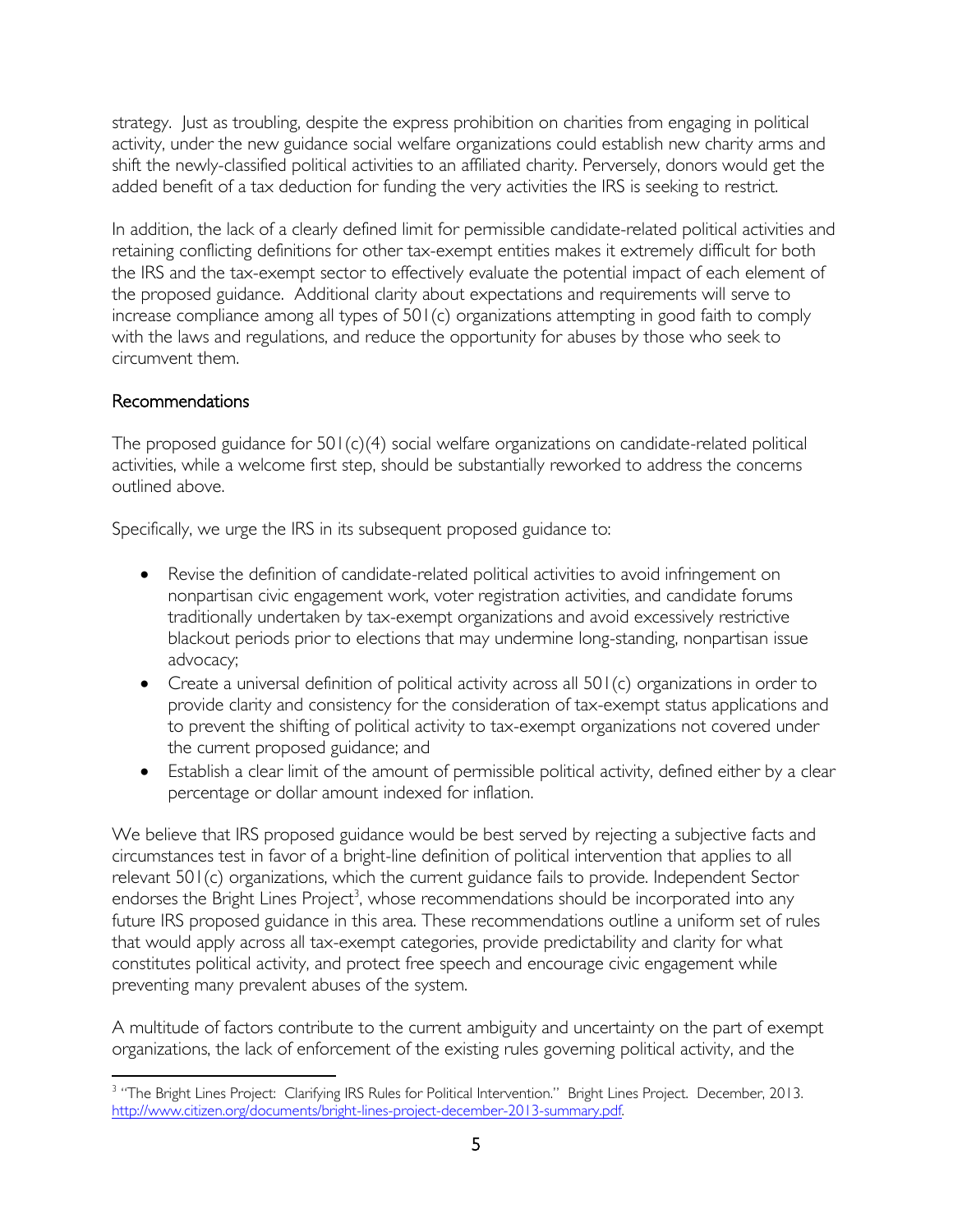increasing misuse of 501(c)(4) social welfare organizations for partisan political purposes. We urge the IRS to consider in totality these contributing factors, including existing donor disclosure and registration and reporting requirements. In evaluating these issues, we further recommend that reforms reflect the principles on 501(c)(4) political activity<sup>4</sup> adopted by Independent Sector in 2012.

We encourage the IRS to engage tax-exempt organizations in a meaningful dialogue to address the many concerns expressed during this comment process, and provide the public an opportunity to provide input on a revised proposed rule that better defines permissible political activity while preserving the important advocacy role and vital voice of tax-exempt organizations in civic engagement and public policy work.

### **Conclusion**

We appreciate that the IRS recognizes the need to clarify the rules governing political activity and for prioritizing this important issue. Tax-exempt organizations and regulators could benefit substantially from a revised definition of candidate-related political activities clearly defining a limit for permissible political activity that applies to all 501(c) organizations while preserving their critical advocacy role. We look forward to working with the IRS and the broader tax-exempt community to move toward new rules that address the issues outlined above.

Thank you for your consideration.

Sincerely,

 $\overline{\phantom{a}}$ 

Independent Sector

A. von Schlegell & Co. ACT Theatre Advancement Project The Advocacy Fund AIM Independent Living Center American Alliance of Museums American Autoimmune Related Diseases Association American Friends Service Committee Americans for the Arts Americans for the Arts Action Fund The Arc Association for Healthcare Philanthropy **BethanyKids** California Conservation Corps CCTV Center for Media & Democracy Center for Strategic Philanthropy & Civic Engagement Church in Ocean Park (CA)

<sup>&</sup>lt;sup>4</sup> "Principles for Evaluating Legislative and Regulatory Proposals on 501(c)(4) Electoral Campaign Activity." Independent Sector. December 2012.

[http://www.independentsector.org/principles\\_501c4\\_electoral\\_campaign\\_activity#sthash.7r3NpbkJ.dpbs](http://www.independentsector.org/principles_501c4_electoral_campaign_activity#sthash.7r3NpbkJ.dpbs)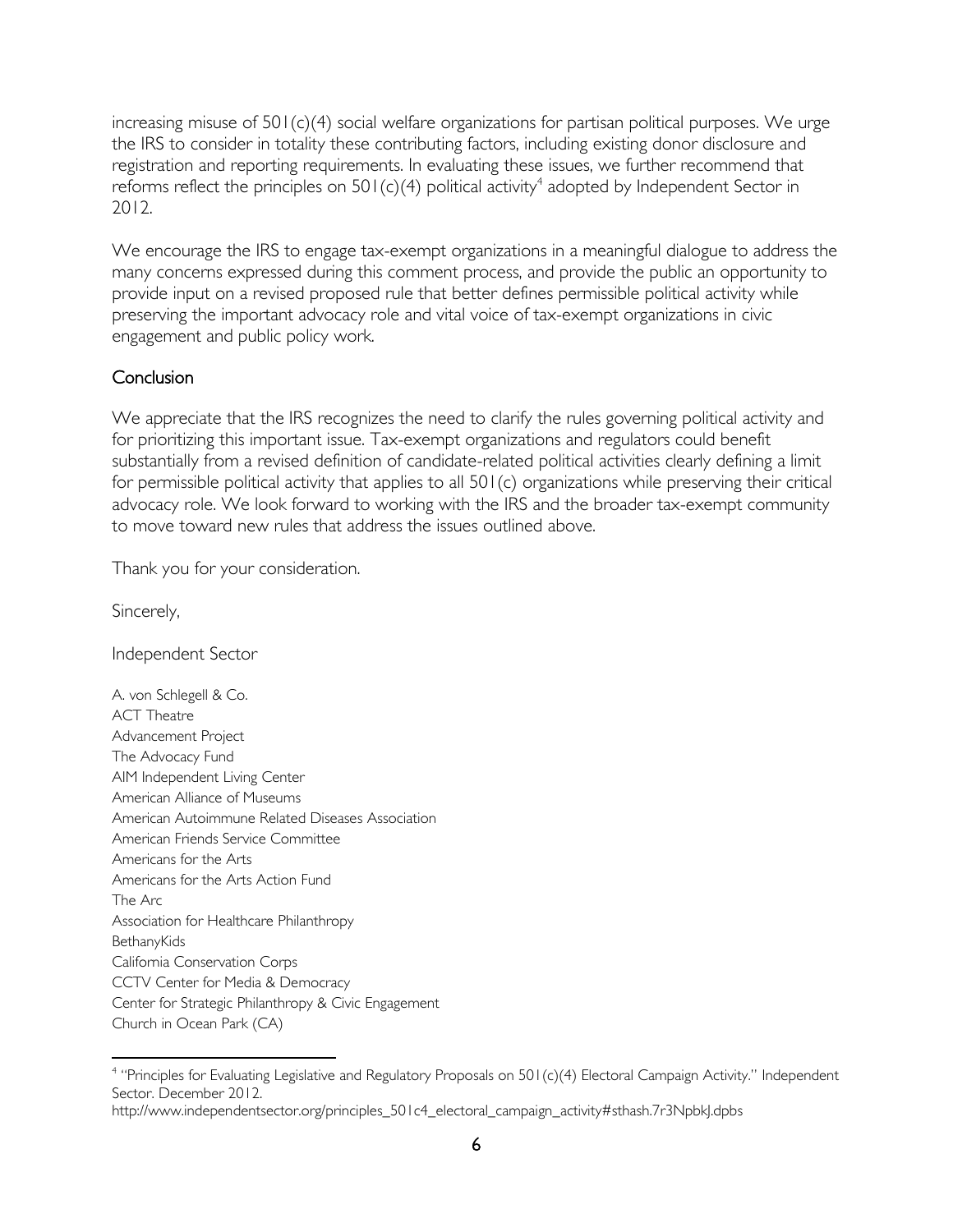Colcom Foundation Colorado Nonprofit Association Colorado Participation Project Connecticut Association of Nonprofits Connecticut Nonprofit Human Services Cabinet Cultural Alliance of Fairfield County The Damon and Stella Foundation for Mental Health Dance/USA Dayton NAACP Youth Council Demos Donors Forum Ecology Project International Emerging Practioners in Philanthropy (EPIP) Environmental Working Group Epilepsy Foundation EWG Action Fund The Fordham Center for Nonprofit Leaders Freshwater Future General Service Foundation Georgia Center for Nonprofits The Global Fund for Women Golden Gate National Parks Conservancy Goodwill Industries International, Inc. Goodwill Industries of Greater Detroit Goodwill Industries of South Central California Goodwill Industries of the Valleys Goodwill SOLAC Grantmakers Forum of New York Grassroots International Greater Philadelphia Cultural Alliance Greenwalt CPAs Habitat for Humanity International Health Care Foundation of Greater Kansas City The Health Trust The Henry Ford IMA World Health Imo People Development Foundation **InterAction** Janis Brewer Consulting jdcPartnerships Jewish Family Service of Los Angeles LeadingAge League of American Orchestras The Lutheran Home Association Lutheran Services in America McAlpine Consulting for Growth Me Sudah Ummah Art & Cultural Organization Michigan Nonprofit Association The Milligan Foundation